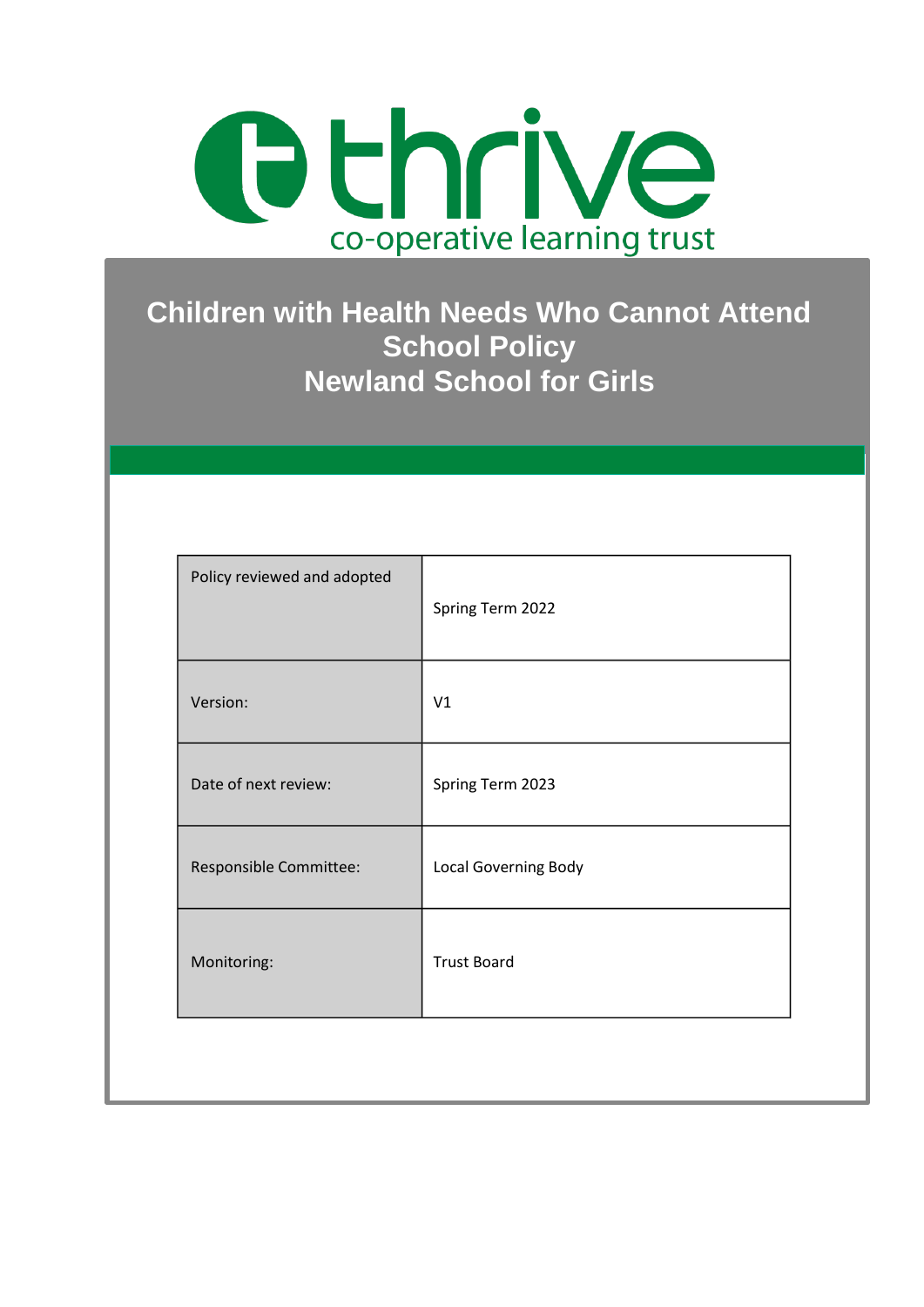# **Contents**



| <b>Introduction</b>                          | $\overline{2}$ |
|----------------------------------------------|----------------|
| 1 Aims                                       | $\overline{2}$ |
| <b>2 Legislation and Guidance</b>            | $\overline{2}$ |
| <b>3 Local Authority &amp; THRIVE Duties</b> | $\mathsf{3}$   |
| <b>4 Definitions</b>                         | 3              |
| <b>5 Roles and Responsibilities</b>          | $\mathsf{3}$   |
| <b>6 Managing Absence</b>                    | $\overline{4}$ |
| <b>7 Support for Pupils</b>                  | 5              |
| <b>8 Reintegration</b>                       | 6              |
| <b>9 Training</b>                            | $\overline{7}$ |
| <b>10 Examinations and Assessment</b>        | $\overline{7}$ |
| <b>11 Reviewing the Policy</b>               | $\overline{7}$ |
| <b>12 Public Sector Equality Duty</b>        | $\overline{7}$ |
| <b>13 Person Responsible</b>                 | 8              |
|                                              |                |

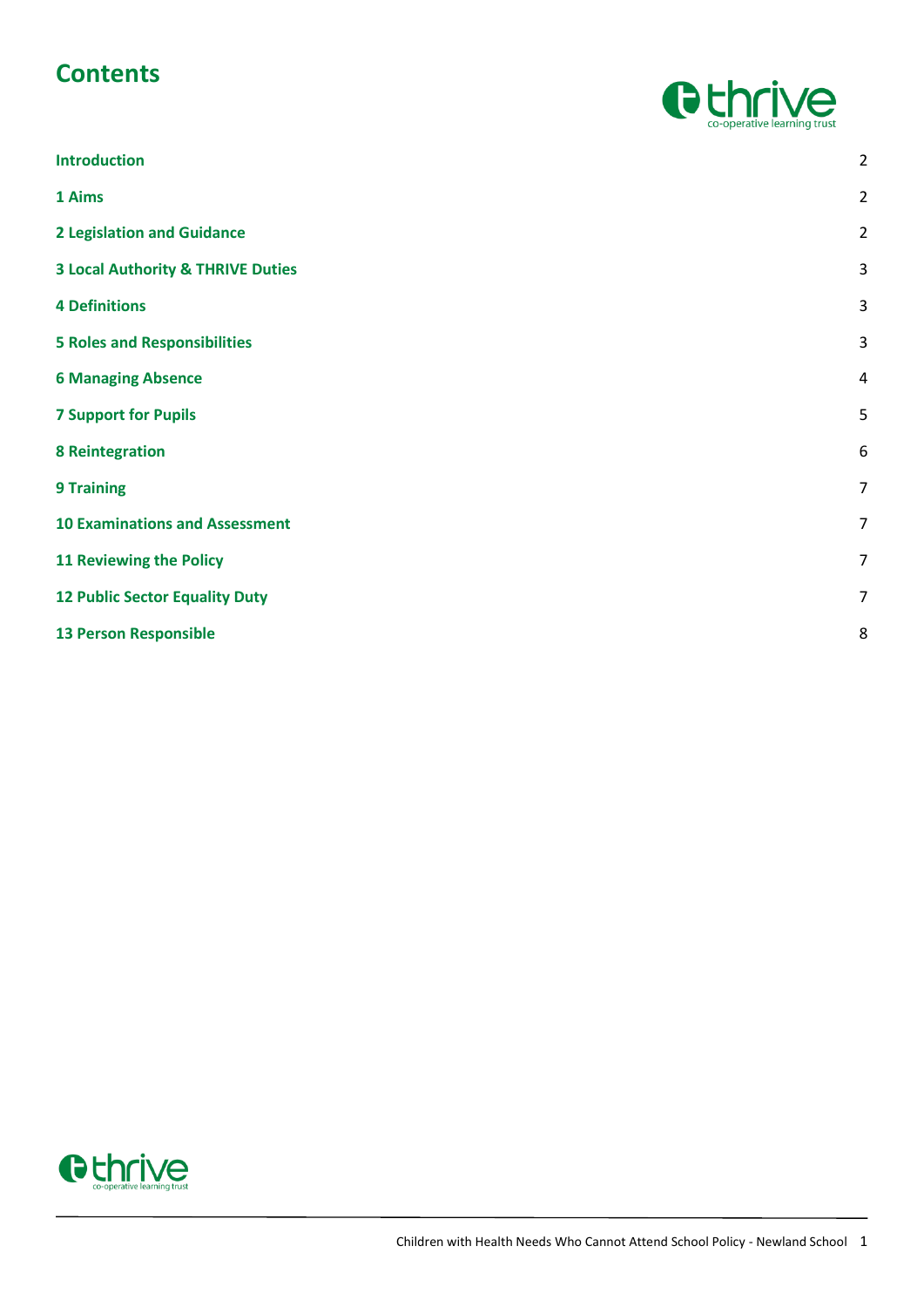#### <span id="page-2-0"></span>**Introduction**

Our vision, underpinned by co-operative values<sup>1</sup>, is threefold; to work in partnership with the community we serve to combat social exclusion and deprivation, to build a sustainable and vibrant community and local economy, and to provide learners with a global perspective helping them to become responsible and articulate citizens in a global economy. We will achieve this by delivering the highest possible standards of education, and for this we rely on the performance of all our employees. With this in mind the Trust is committed to providing staff with development opportunities and support.

The success of THRIVE is due to our employees performing at a consistently high level,through a shared passion for teaching and learning, high aspirations for student learning, with each individual continually developing and growing professionally.

Prior to final approval by the LGB, this policy has been the subject of review and suggested amendments have been taken into consideration and changes made where they can be agreed.

#### <span id="page-2-1"></span>**1 Aims**

The school aims to ensure that:

- Suitable education is arranged for pupils on roll who cannot attend school due to health needs to ensure that all pupils who are unable to attend school due to medical needs, and who would not receive suitable education without such provision, continue to have access to as much education as their medical condition allows, to enable them to reach their full potential;
- Pupils, staff and parents understand what the school is responsible for when this education is being provided by the local authority.

We understand that

- Due to the nature of their health needs, some pupils may be admitted to hospital or placed in alternative forms of education provision. We recognise that, whenever possible, pupils should receive their education within their school and the aim of the provision will be to reintegrate pupils back into school as soon as they are well enough;
- We have a continuing role in a pupil's education whilst they are not attending the school and will work with the LA, healthcare partners and families to ensure that all pupils with medical needs receive the right level of support to enable them to maintain links with their education.

#### **2 Legislation and Guidance**

<span id="page-2-2"></span>This policy reflects the requirements of the Education Act 1996. This policy has due regard to all relevant legislation and statutory guidance including, but not limited to, the following: • DfE (2013) 'Ensuring a good education for pupils who cannot attend school because of health needs' o DfE (2015) 'Supporting pupils at school with medical conditions'

This policy complies with our funding agreement and articles of association.

 $^1$  self-help, self-responsibility, democracy, equality, equity, solidarity, honesty, openness, social responsibility and caring for others



1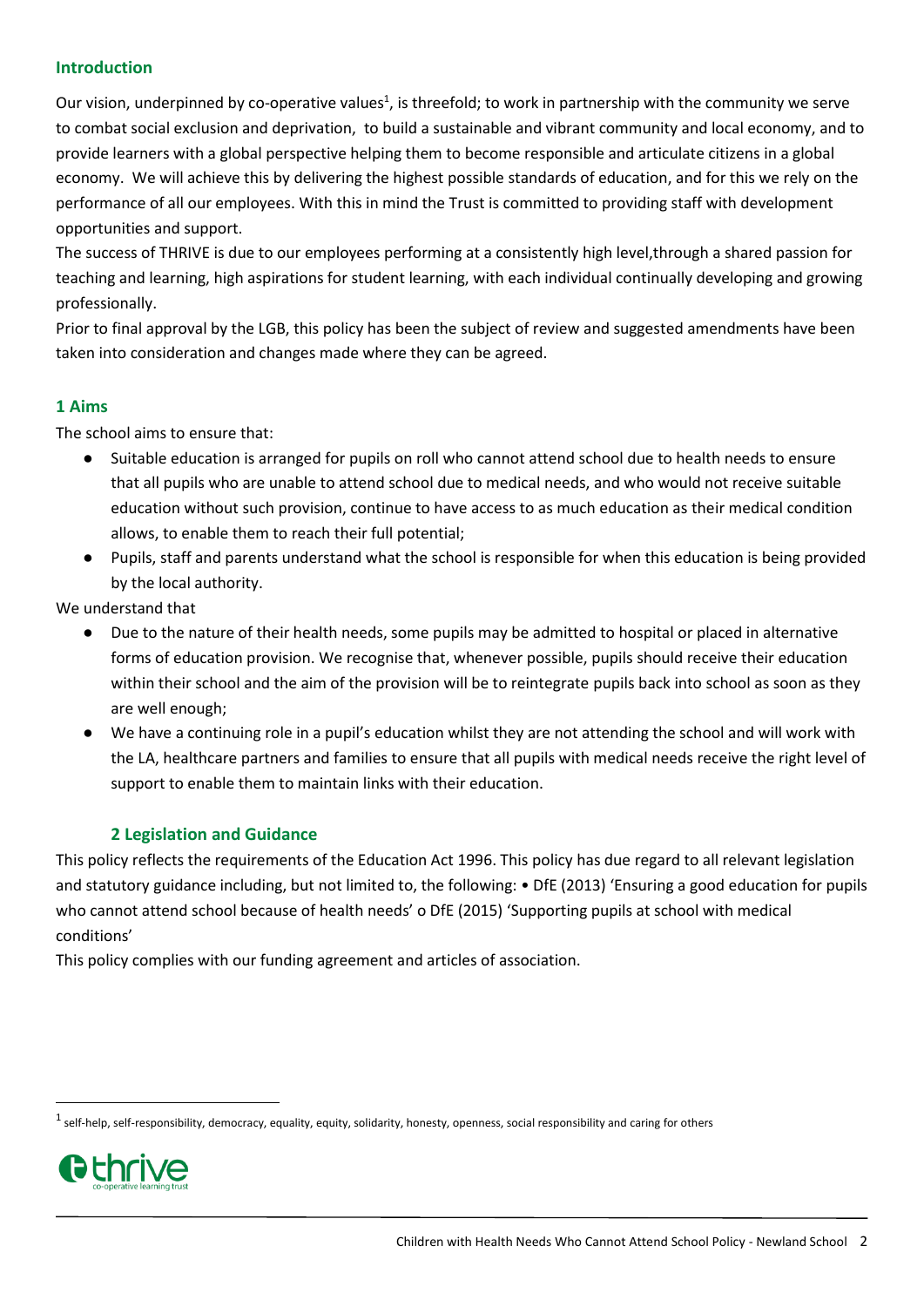### **3 Local Authority & THRIVE Duties**

<span id="page-3-0"></span>The LA and THRIVE must arrange suitable full-time education for pupils of compulsory school age who, because of illness, would not receive suitable education without such provision. The school has a duty to support the LA and the Trust in doing so.

The LA/Trust should:

- Provide such education as soon as it is clear that a pupil will be away from school for 15 days or more, whether consecutive or cumulative. They should liaise with the appropriate medical professionals to ensure minimal delay in arranging appropriate provision for the pupil;
- Ensure the education pupils receive is of good quality, allows them to take appropriate qualifications, prevents them from falling behind their peers in school, and allows them to reintegrate successfully back into school as soon as possible;
- Address the needs of individual pupils in arranging provision;
- The LA should have a named officer responsible for the education of pupils with additional health needs and ensure parents know who this is;
- Have a written, publicly accessible policy statement on their arrangements to comply with their legal duty towards pupils with additional health needs.
- Review the provision offered regularly to ensure that it continues to be appropriate for the child and that it is providing suitable education.

#### <span id="page-3-1"></span>**4 Definitions**

Pupils unable to attend school as a result of their medical needs may include those with:

- Physical health issues;
- Physical injuries;
- Mental health problems, including anxiety issues;
- Emotional difficulties or school refusal;
- Progressive conditions;
- Terminal illnesses;
- Chronic illnesses.

Pupils who are unable to attend mainstream or special education for health reasons may attend any of the following:

- Hospital school: a special school within a hospital setting where education is provided to give continuity whilst the child is receiving treatment.
- Home tuition: Google Classroom can act as a communication channel between school and pupils on occasions where pupils are too ill to attend school and are receiving specialist medical treatment.
- Medical PRUs: these are LA approved and Ofsted registered establishments that provide education for pupils unable to attend their registered school due to their medical needs.

#### <span id="page-3-2"></span>**5 Roles and Responsibilities**

The following is based on the responsibilities listed in the [DfE's statutory guidance](https://www.gov.uk/government/publications/designated-teacher-for-looked-after-children).

The Trust is responsible for:

● Ensuring arrangements for pupils who cannot attend school as a result of their medical needs are in place and are effectively implemented;

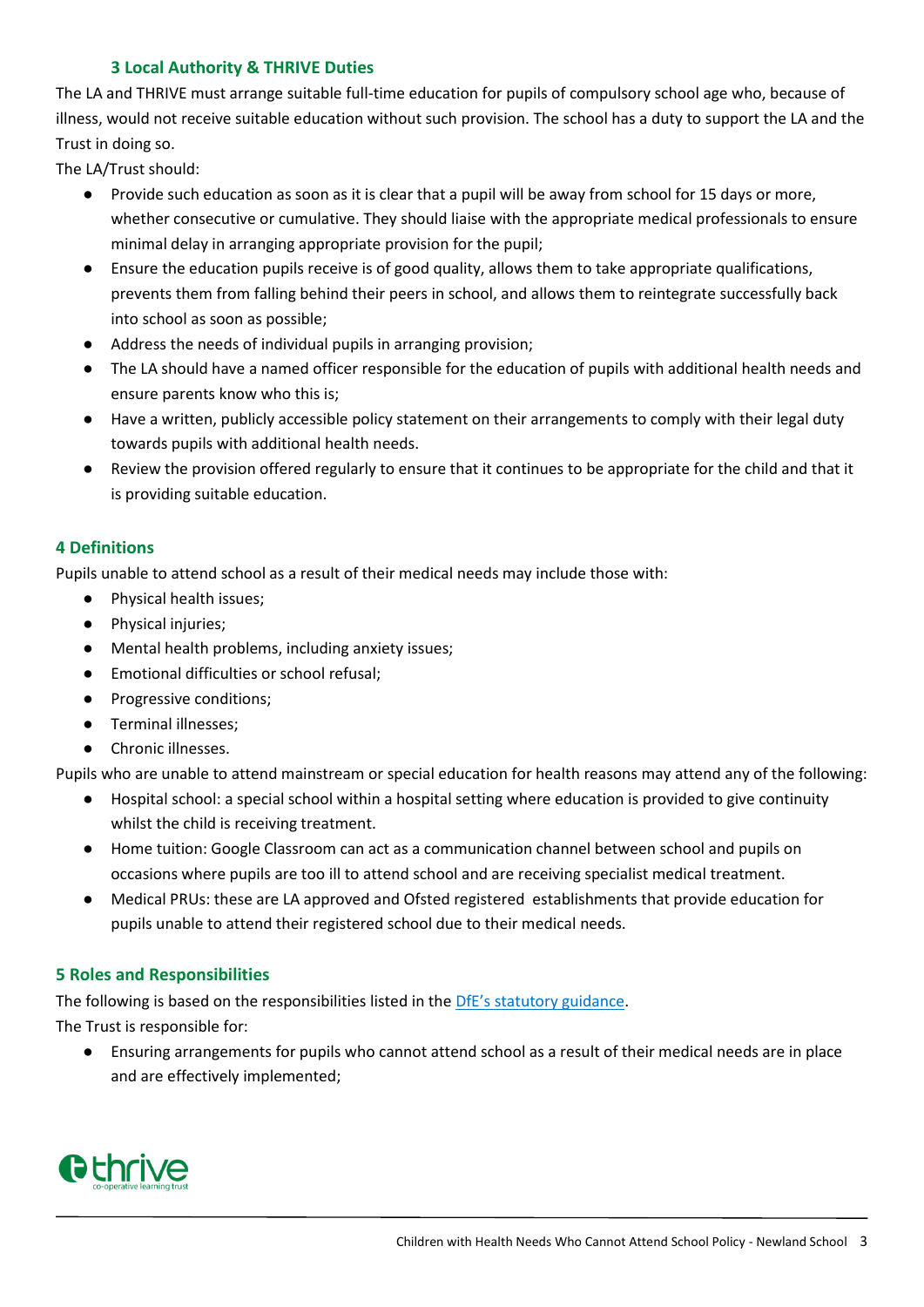● Ensuring the roles and responsibilities of those involved in the arrangements to support the needs of pupils are clear and understood by all.

The Approving and reviewing this policy annually, the Headteacher is responsible for:

- Notifying the LA/Trust when a pupil is likely to be away from the school for a significant period of time due to their health needs;
- Working with the Trust to ensure compliance with the relevant statutory duties when supporting pupils with health needs;
- Working collaboratively with parents and other professionals to develop arrangements to meet the best interests of the pupil;
- Ensuring the arrangements put in place to meet pupils' health needs are fully understood by all those involved and acted upon;
- Ensuring the termly review of the arrangements made for pupils who cannot attend school due to their medical needs;
- Appointing a member of staff who is responsible for pupils with healthcare needs and liaises with parents, pupils, the Trust, key workers and others involved in the pupil's care.

The appointed members of staff are the SLT/SENCO. They are responsible for:

- Dealing with pupils who are unable to attend school because of medical needs;
- Actively monitoring pupil progress and reintegration into school;
- Supplying pupils' education providers with information about the child's capabilities, progress and outcomes;
- Liaising with the Headteacher, education providers and parents to determine pupils' programmes of study whilst they are absent from school;
- Keeping pupils informed about school events and encouraging communication with their peers.

Teachers and support staff are responsible for:

- Designing lessons and activities in a way that allows those with health needs to participate as fully as possible during reintegration;
- Understanding their role in supporting pupils with health needs and ensuring they attend the required training. Keeping parents informed of how their child's health needs are affecting them whilst in the school.

Parents are expected to:

- Ensure the regular and punctual attendance of their child at the school where possible;
- Notify the school of the reason for any of their child's absences without delay;
- Provide the school with sufficient and up-to-date information about their child's medical needs;
- Attend meetings to discuss how support for their child should be planned.

#### <span id="page-4-0"></span>**6 Managing Absence**

Absences due to illness will be authorised unless the school has genuine cause for concern about the authenticity of the illness.

The school will provide support to pupils who are absent from school because of illness for a period of less than 15 school days by liaising with the pupil's parents to arrange schoolwork where appropriate.

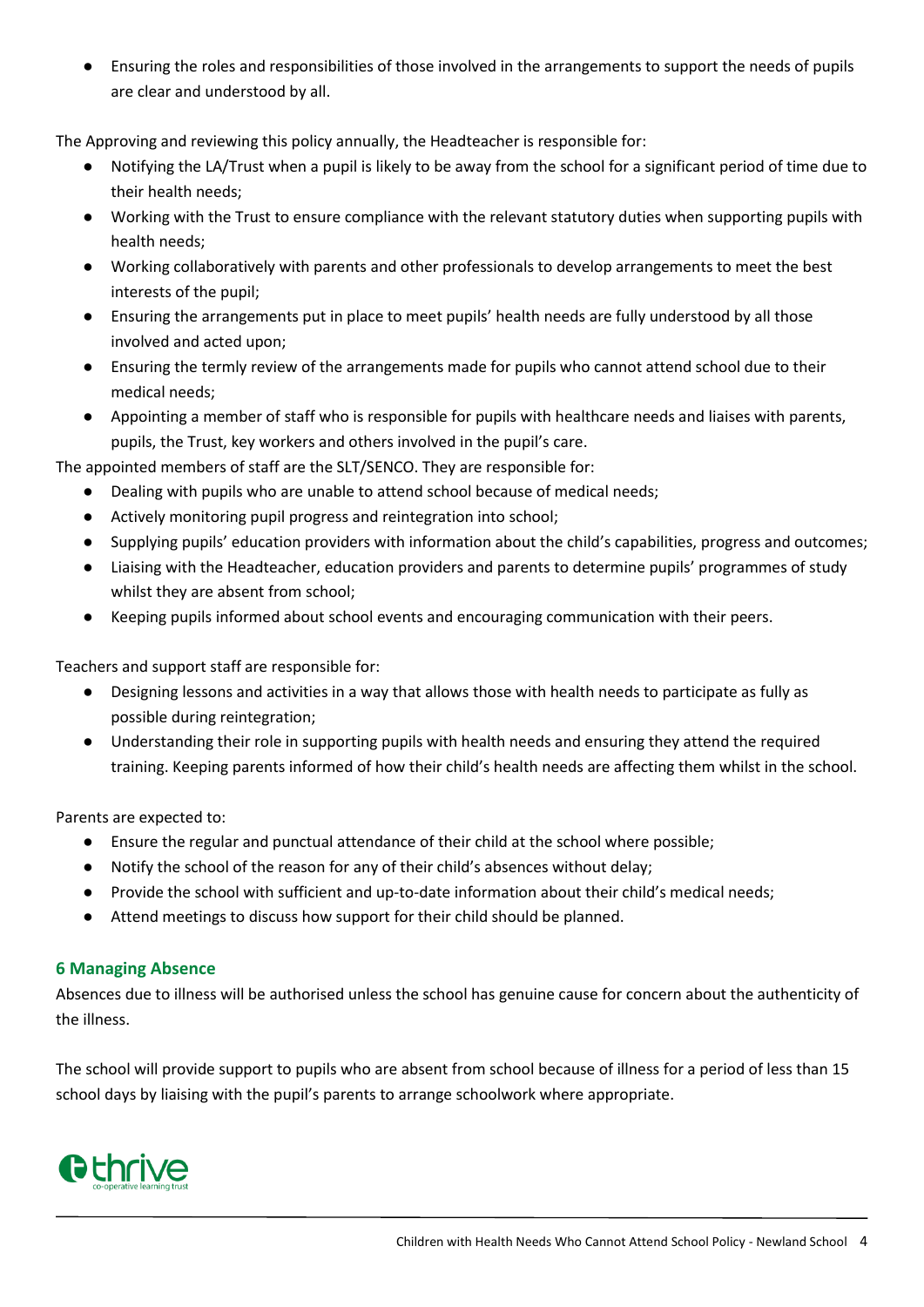The school will give due consideration to which aspects of the curriculum are prioritised in consultation with the pupil, their family and relevant members of staff.

For periods of absence that are expected to last for 15 or more school days, either in one absence or over the course of a school year, the named person with responsibility for pupils with health needs will notify the LA/Trust, who will take responsibility for the pupil and their education.

Where absences are anticipated or known in advance, the school will liaise with the LA/Trust to enable education provision to be provided from the start of the pupil's absence.

For hospital admissions, the appointed named member of staff will liaise with the LA/Trust regarding the programme that should be followed while the pupil is in hospital.

The LA/Trust will set up a personal education plan (PEP) for the pupil which will allow the school, the LA/Trust and the provider of the pupil's education to work together.

The school will monitor pupil attendance and mark registers to ensure it is clear whether a pupil is, or should be, receiving education otherwise than at school.

The school will only remove a pupil who is unable to attend school because of additional health needs from the school roll where:

The pupil has been certified as unlikely to be in a fit state of health to attend school, before ceasing to be of compulsory school age; and neither the pupil nor their parent has indicated to the school the intention to continue to attend the school, after ceasing to be of compulsory school age.

A pupil unable to attend school because of their health needs will not be removed from the school register without parental consent and certification from a medical practitioner even if the LA has become responsible for the pupil's education.

## <span id="page-5-0"></span>**7 Support for Pupils**

- Where a pupil has a complex or long-term health issue, the school will discuss the pupil's needs and how these may be best met with the LA, relevant medical professionals, parents and, where appropriate, the pupil;
- The LA/Trust expects the school to support pupils with health needs to attend full-time education wherever possible, or for the school to make reasonable adjustments to pupils' programmes of study where medical evidence supports the need for those adjustments;
- The school will make reasonable adjustments under pupils' individual healthcare plans (IHCPs), in accordance with the Supporting Pupils with Medical Conditions Policy;
- Pupils admitted to hospital will receive education as determined appropriate by the medical professionals and hospital tuition team at the hospital concerned;
- During a period of absence, the school will work with the provider of the pupil's education to establish and maintain regular communication and effective outcomes.

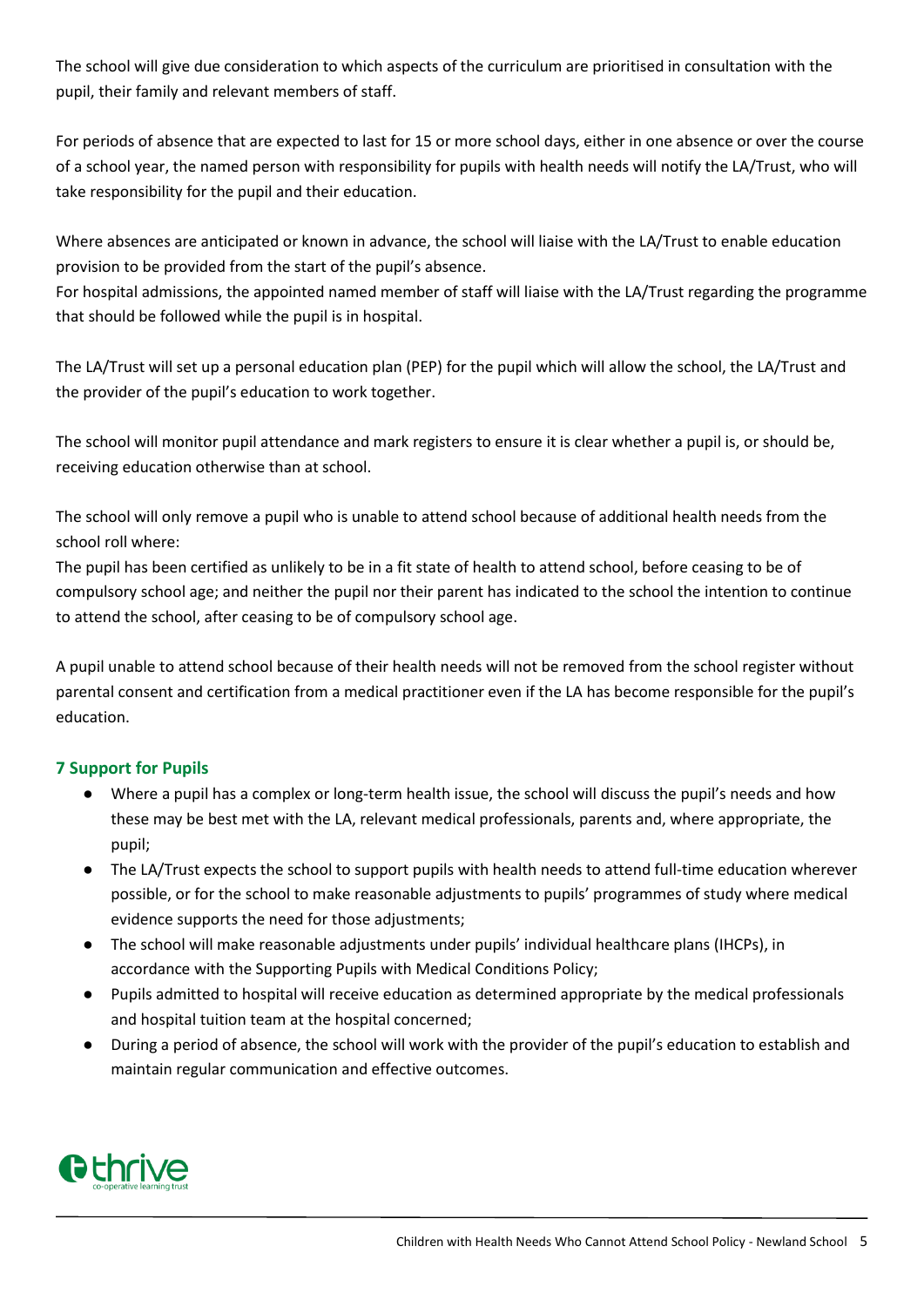Whilst a pupil is away from school, the school will work with the LA/Trust to ensure the pupil can successfully remain in touch with their school using the following methods;

- School newsletters;
- Emails;
- Invitations to school events;
- Cards or letters from peers and staff:
- Where appropriate, the school will provide the pupil's education provider with relevant information, curriculum materials and resources.

To help ensure a pupil with additional health needs is able to attend school following an extended period of absence, the following adaptations will be considered:

- A personalised or part-time timetable, drafted in consultation with the named staff member;
- Access to additional support in school;
- Online access to the curriculum from home;
- Movement of lessons to more accessible rooms;
- Places to rest at school:
- Special exam arrangements to manage anxiety or fatigue.

#### <span id="page-6-0"></span>**8 Reintegration**

When a pupil is considered well enough to return to school, the school will develop a tailored reintegration plan.

The school will work with the LA/Trust when reintegration into school is anticipated to plan for consistent provision during and after the period of education outside school.

As far as possible, the child will be able to access the curriculum and materials that they would have used in school.

If appropriate, the school nurse will be involved in the development of the pupil's reintegration plan and informed of the timeline of the plan by the appointed named member of staff, to ensure they can prepare to offer any appropriate support to the pupil.

The school will consider whether any reasonable adjustments need to be made to provide suitable access to the school and the curriculum for the pupil.

For longer absences, the reintegration plan will be developed near to the pupil's likely date of return, to avoid putting unnecessary pressure on an ill pupil or their parents in the early stages of their absence.

The school is aware that some pupils will need gradual reintegration over a long period of time and will always consult with the pupil, their parents and key staff about concerns, medical issues, timing and the preferred pace of return.

The reintegration plan will include:

- The date for planned reintegration, once known;
- Details of regular meetings to discuss reintegration;

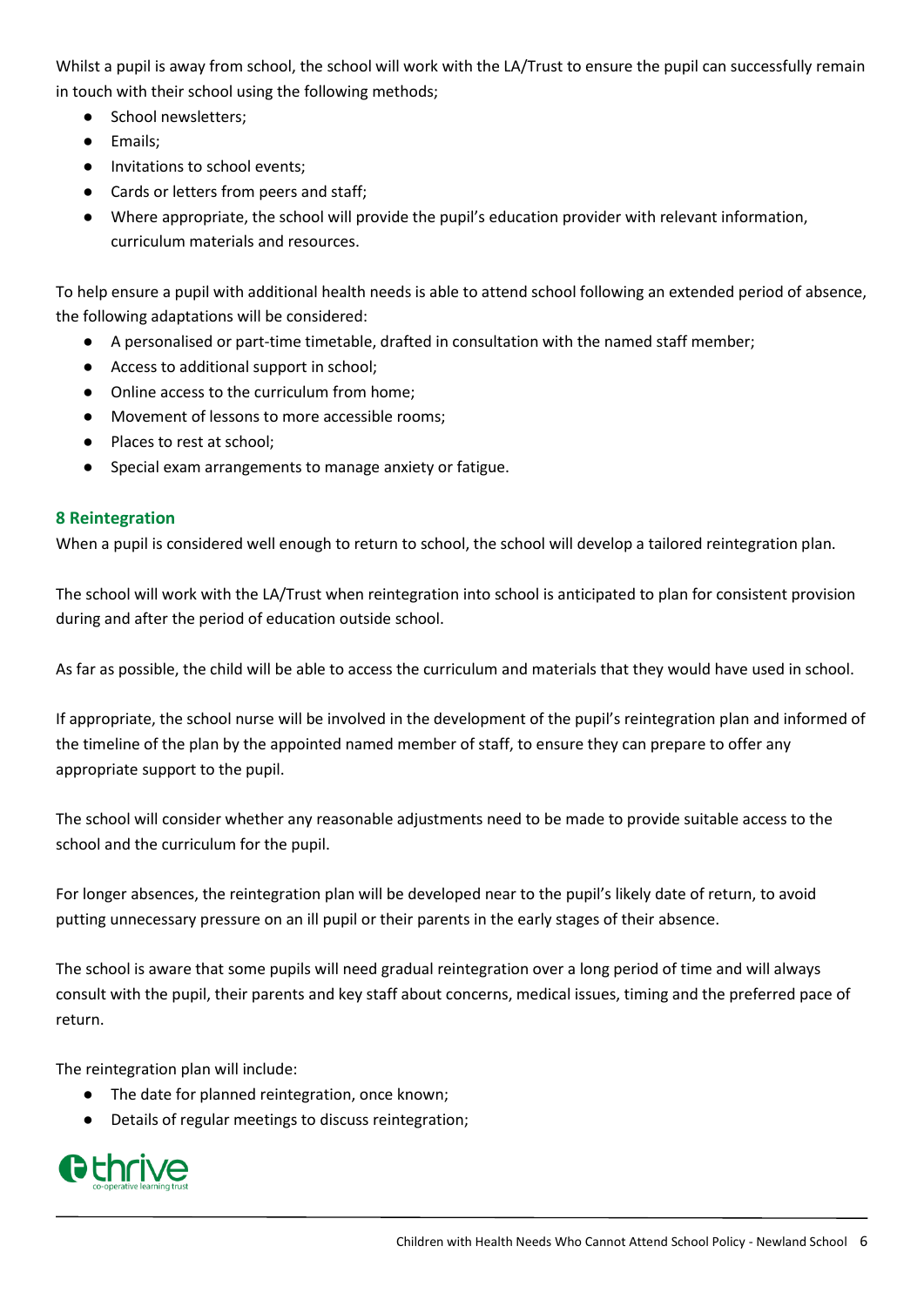- Details of the named member of staff who has responsibility for the pupil;
- Clearly stated responsibilities and the rights of all those involved;
- Details of social contacts, including the involvement of peers and mentors during the transition period;
- The school will ensure a welcoming environment is developed and encourage pupils and staff to be positive and proactive during the reintegration period.

Following reintegration, the school will support the LA/Trust in seeking feedback from the pupil regarding the effectiveness of the process.

#### <span id="page-7-0"></span>**9 Training**

Once a pupil's return date has been confirmed, staff will be provided with relevant training before the pupil's anticipated return.

Training will be sufficient to ensure staff are confident in their ability to support pupils with additional health needs.

Healthcare professionals should be involved in identifying and agreeing with the school the type and level of training required.

#### <span id="page-7-1"></span>**10 Examinations and Assessment**

The named member of staff will liaise with the alternative provision provider over planning and examination course requirements where appropriate.

Relevant assessment information will be provided to the alternative provision provider if required.

Awarding bodies may make special arrangements for pupils with permanent or long-term disabilities and learning difficulties, or temporary disabilities and illnesses. Applications for such arrangements will be submitted by the school, or LA if more appropriate, as early as possible

#### <span id="page-7-2"></span>**11 Reviewing the Policy**

This policy will be reviewed regularly and amended when necessary.

#### <span id="page-7-3"></span>**12 Public Sector Equality Duty**

The Equality Act 2010 replaced and unified all existing equality legislation such as the Race Relations Act, Disability Discrimination Act and Sex Discrimination Act. It aims to ensure that people have equality of opportunity in accessing and experiencing public services. Schools when carrying out their day to day work should have regard to the following:

- eliminating discrimination
- advancing equality of opportunity and
- foster good relations across all characteristics

Schools cannot unlawfully discriminate against pupils because of their disability, gender, race, religion or belief, sex and sexual orientation. Protection is now extended to pupils who are pregnant or undergoing gender reassignment.